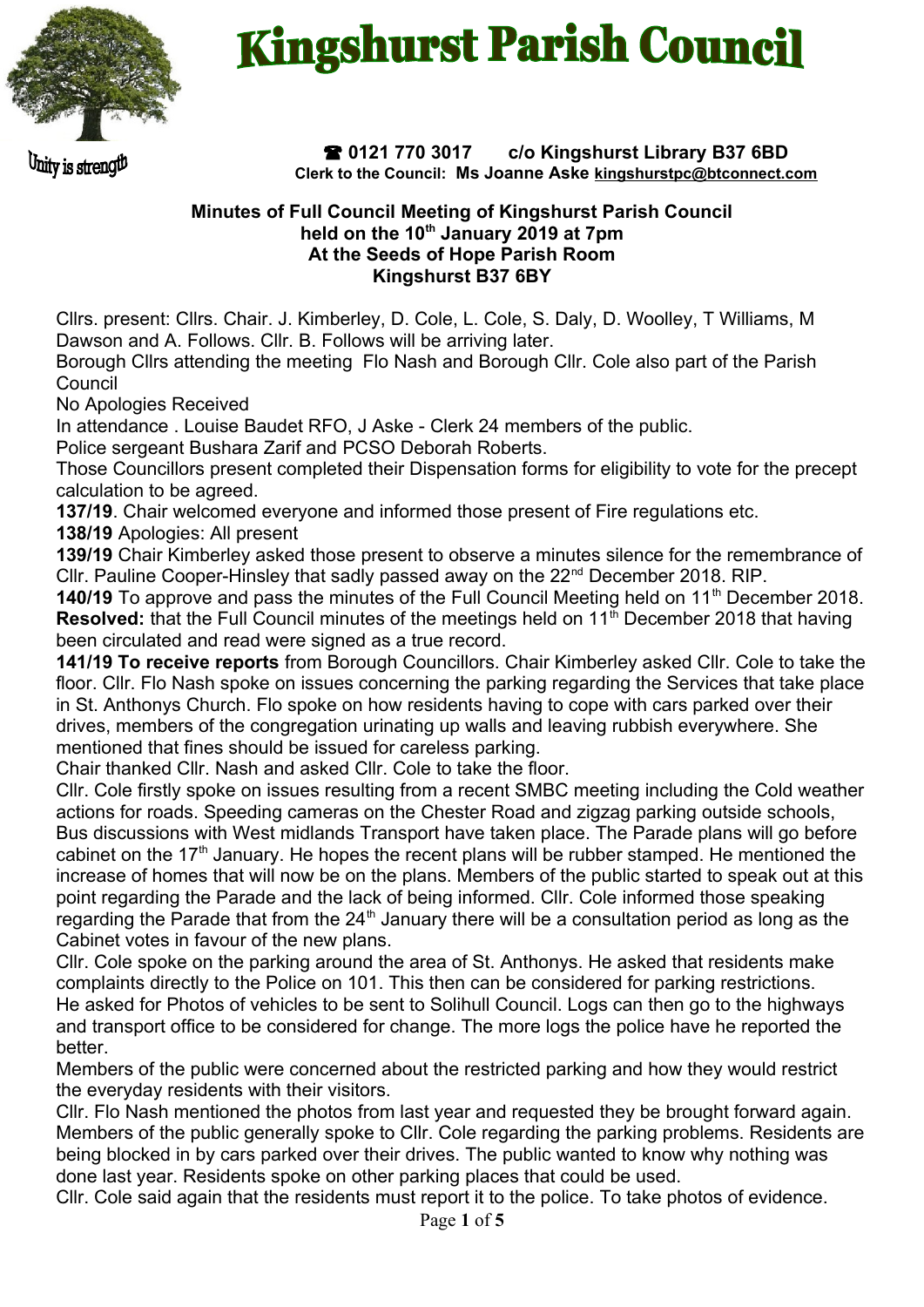A question arose on what happened last year after complaints were made to the Parish Council. Chair Kimberley reported of a meeting with residents and the church representatives from the Catholic Church and the Romanian Orthodox Church. Chair said he did feel that residents didn't really get the answers and it became a talking shop situation. He went on to sale that he had had an email conversation with the Bishop. Chair went on to say an email along the lines indicating that the Bishop had assured him the Easter celebrations for the following year will be relocated. Chair said in his opinion the only way forward is to get the Catholic Church as they are the landlords that are letting the Church out. He said he would take it upon himself to contact the Bishop by email and mention the previous emails from last year. He hoped the Borough Councillors would take it up with the Church also on behalf of the residents. Chair mentioned another residents meeting could be organised with the Church. He felt for the residents as nothing had changed.

Cllr. Cole spoke here regarding the Catholic Church and said again that the Police and Solihull Council need to be contacted as they have a duty of care. Evidence needs to be gathered. A member of the public asked if they should contact the Church as residents as this would let them know that the community is on their back. Cllr. David Cole spoke to Marcus Brain a governor of Saint Anthony's Primary School spoke of a meeting that took place on Monday and the Church are keen to get it resolved. Marcus continued to say the he sees the main problem as the Romanian Priest doesn't seem to have any authority over his parishioners as each time the priest approached the problem it is ignored by the congregation. Marcus also had a meeting at Chelmsley Wood Police station and spoke on the fact that the Church need to self police the parking issues. If they appear not too then the Police will give out parking tickets. He made it clear that no one has a problem with parishioners attending Mass but the parking situation has to be addressed. Alternative parking spaces are available Marcus continued but must be managed. Chair Kimberley read out the Borough Cllr. reports and then he would go into the Public Participation as the Police had arrived.

Borough Cllrs Flo Nash asked the members of the public to consider the actions that David Cole have mentioned and noted that David Cole and Marcus Brain have been working very hard the last couple of days with these issues.

Chair read out the reports from Borough Cllr. Jean Hamilton and Mark Wilson.

**142/19. Public Participation:** To adjourn to allow public participation for 15 minutes. Residents are invited to give their views and question the Parish Council on issues on this agenda, or raise issues for future consideration at the discretion of the Chairman. Members of the public may not take part in the Parish Council meeting itself.

Chair invited the members of the public to speak.

Member of the public referred to the Parade and the new planning application that she was unaware of. She wanted to know why the plans had changed. Chair referred to the information earlier that Consultations will take place February/March. Cllr. David Cole spoke on the funding delay and then the business plan that will be put to the Cabinet first and then if passed to Public consultations. He referred to a shop may be allocated on the Parade for residents to look at the plans and ask questions with Council officers. He said there may be a period that the Parish Council can use the space as an office. The time scale would take the consultations to August time. The member of the public is still concerned about the time it is taking and wished to know if residents above the shops entitled to the new homes. No one could answer this. Another member of the public said of her plight with living in Council accommodation above the Parade.

Cllr. Cole was unable to answer specific needs of individuals on behalf of Solihull Council. The Chair asked the public if there were any other points to be raised before the end of public participation that had not been discussed.

Member of the public wanted to thank the volunteer litter pickers for doing a great job in the park. He wondered why Solihull Council didn't do the job as that is why they pay their council tax. A this point a round of applause was given for those that have been collecting 30 to 40 bags of litter in the Kingshurst area per week.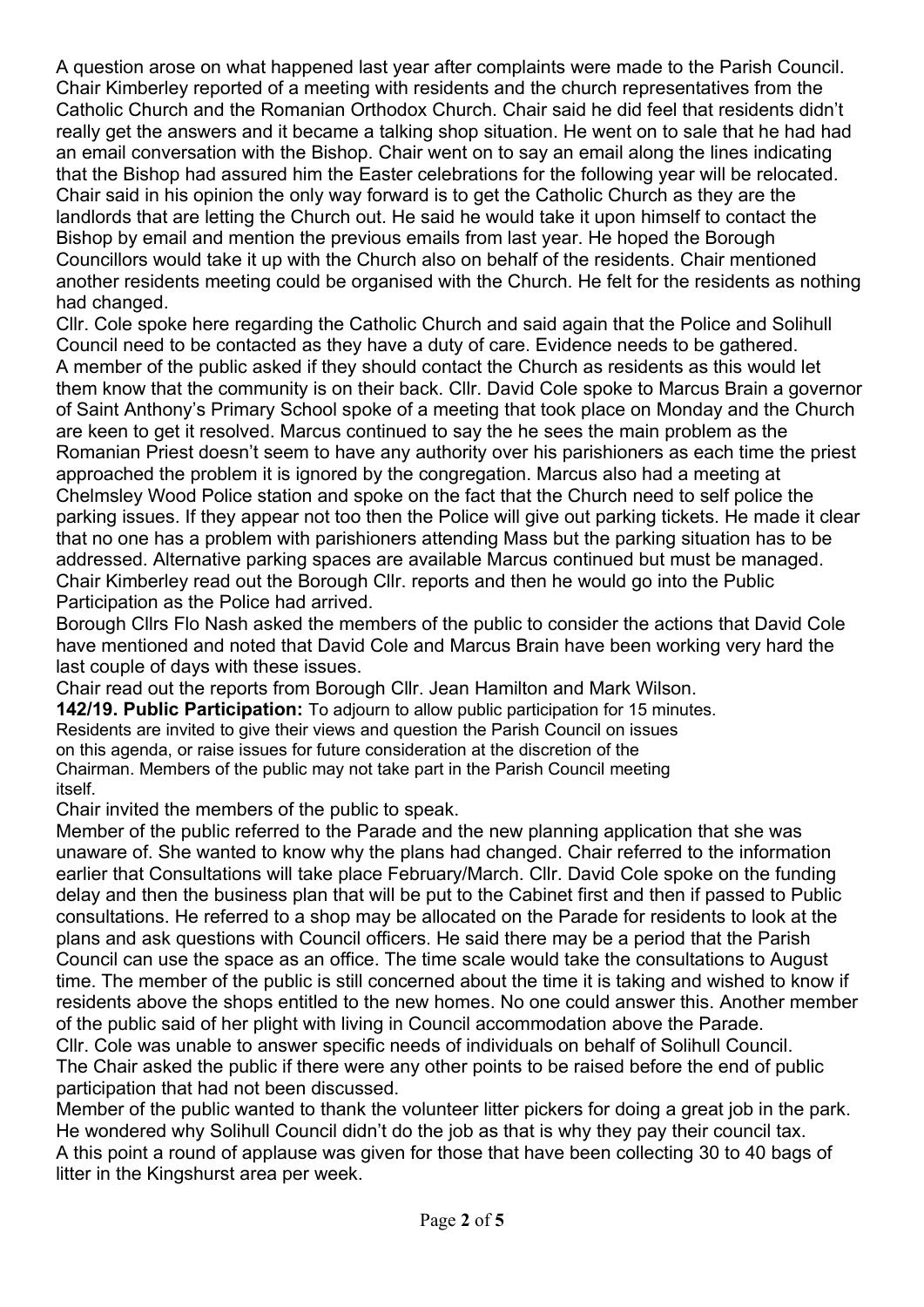Chair went onto a member of the public regarding her communal bins. Issues of fly tippers using their bins is becoming a problem. Lack of room in the bins is resulting in fines for having rubbish bags by their porch/ Chair asked Borough Cllrs David Cole to take this up with the council on the resident's behalf. Cllr. Cole agreed to make sure the Service Manager is aware of what is going on and asked for pictures to be sent to himself as objective evidence.

Chair mentioned that a meeting with a site manager and David could be arranged with the members of the public.

Chair introduced Sergeant Zarif and the PCSO.

Sergeant Zarif had recently become aware of the issues relating to the parking in and around the roads of St. Anthony's. She mentioned there was not a single log booked in regarding the parking for that day. It was established here that residents should phone 101 to report the miss managed parking. She mentioned the prioritising of incidents that take precedence over parking issues but the calls need to be longed. Educating drivers is a way forward.

Established here was the fact that this year's Easter celebrations have not been relocated elsewhere and will in fact take place once again at St. Anthony's Church. The news was disappointing.

A member of the public mentioned that the Fire Brigade will conduct a health and safety report on the building.

Sergeant Zarif encouraged the residents to report the parking especially if prams and mobility scooters cannot use the pavement. Education is the key and if this is ignored then fines will be issued.

Signs will be arranged to the neighbourhood watch team regarding parking in the area. A member of the public asked the Police what will be done about the recent four hold ups in the Post office. She says that anti social behaviour is getting worse and is being reported to the Police but nothing she says is being done. Discussions took place relating issues of crime and how residents are afraid of leaving their homes. References to Shard End regenerated area, the antisocial behaviour has gone. It is hoped that when the Parade is regenerated and opened up the

issues will subside greatly.

The PCSO mentioned here that the CCTV reveals underage children being the problem on the Parade.

The references to parking near St. Anthony's were spoken of and the PSCO said that they would look at the problem in the coming Sundays. The next step is putting a plan in position to deal with the problem. Parking problems near schools was also spoken of.

Members of the public gave their experiences to the Police.

A meeting will need to be put in place before the Easter service. Cllr. David Cole and Cllr. Nash will set up a meeting with the Police to organise a way forward.

Other issues were spoken of by a member of the public regarding safety and the public being attacked in the park.

Chair had to stop the public participation part of the meeting as the rest of the meeting needed to progress.

He thanked everyone for coming. Most members of the public vacated the building.

**143/19** Finance: Chair of Finance Cllr. Alvin Follows reported as follows:

143.1 The Full Council agreed to pass the January 2019's cheque list at £2272.98. The balance in the bank is £58,462.94. The precept meeting earlier established a calculation of £49,000.00.

He proposed that the Full Council accept the total sum of £49,000.00 for the 2019/2020 precept of the Parish Council.

**Resolution** that the Kingshurst Parish council agree to the total sum of £49,000.00 for their precept of 2019/2020. All agreed apart from Cllr. David Woolley.

143.2 To discuss the possibility of a donation towards a defibrillator in Meriden Park, Chelmsley Wood. DEFERRED to the next agenda.

143.3 To discuss the possibility of having a Parish Council magazine published.

DEFFERED to the next agenda.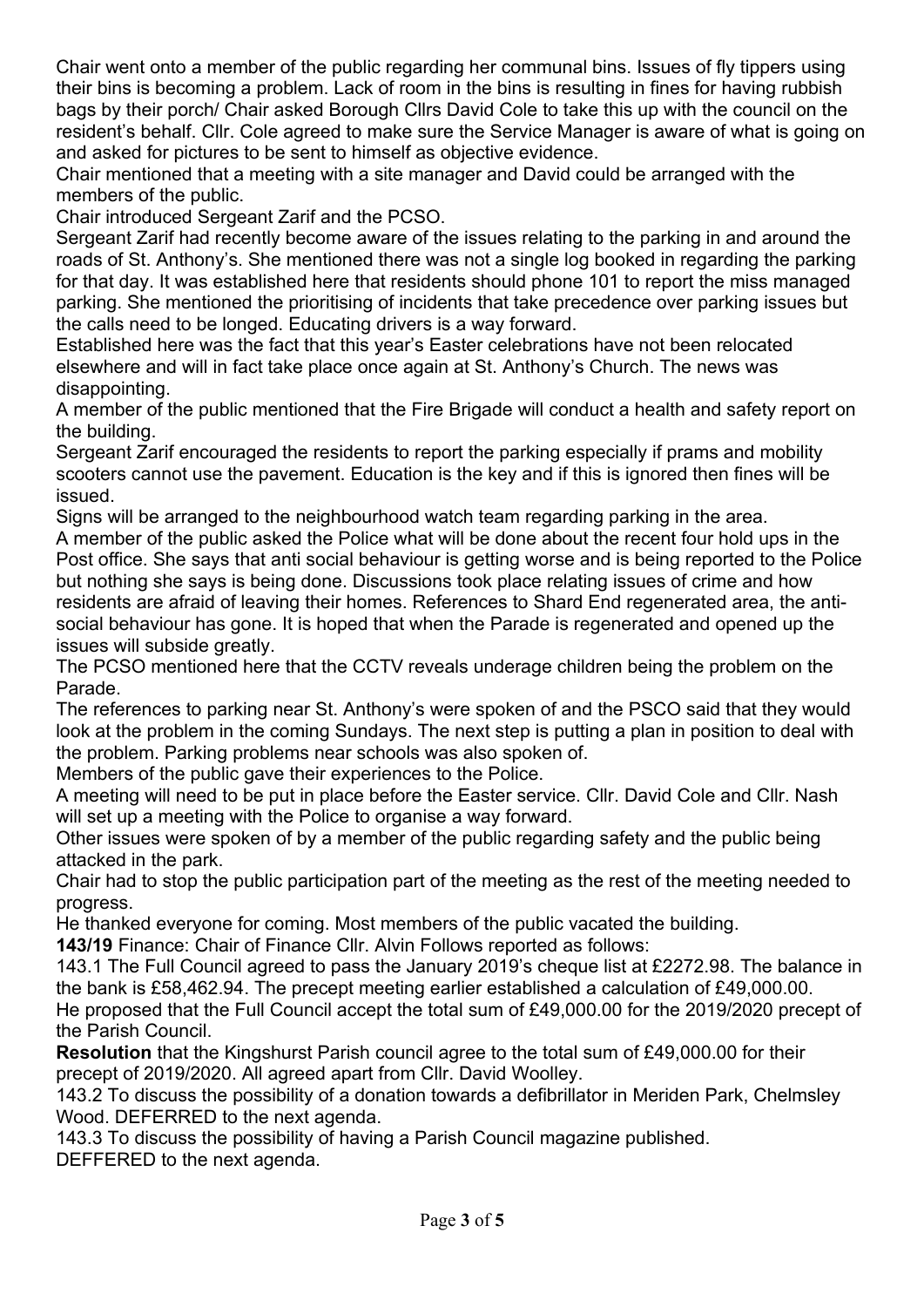143.4 To discuss a donation from the KPC to Macmillan Cancer Support, Marie Curie and Cancer Research UK in honour of the late KPC Cllr. Pauline Cooper-Hinsley. DEFFERED to the next agenda.

143.5 Precept 2019/20 for agreement and approval. Agreed as above.

**144/19**. The website may continue with former Cllr. David Hinsley. Chair of Finance asked for a proposal that David carry on with the maintaining of the website. Some legal implications may need to be discussed first.

All agreed for David Hinsley to continue maintaining the website of the KPC.

**145/19 Events To receive and approve reports from KPC Events working party and make decisions as appropriate.** Chair Kimberley mentioned the idea of the re scheduled events to be done in memory of Pauline Cooper-Hinsley. All agreed.

Cllr. Linda Cole and Cllr. David Cole would like members of the council to help with upcoming events.

**146/19 Allotments: To receive and approve reports from KPC Allotments Committee and make decisions as appropriate.**

146.1 A Meeting at 10am  $17<sup>th</sup>$  January at Seeds of Hope is scheduled.

## **147/19 Transport and Environmental.**

147 /1 Litter Picking: Cllr. Cole reported that it is now being noticed and he would like to say thank you to those participating in the litter picking. A report on the radio will be given to let people know of the good work.

#### **148/19 KPC Documents/legislations to be discussed and make decisions as appropriate**

148.1 Western Power- Re substation payments and new contract compiled by Evans Derry. Vice chair asked the Clerk to give him a deadline of fourteen days. All agreed.

## **149/19 To receive reports from members representing KPC on outside bodies**

149/1 Birmingham Airport Consultative Committee: Cllr. Dawson reported an extraordinary meeting has been called. The next meeting will have more news by the  $23^{\text{rd}}$ .

149/2 WALC/SAC Cllr. A. Follows said there's a meeting on the 15<sup>th</sup> January 2019.

149/3 School Governors Reports. Yorkswood Primary: Cllr. A. Follows has nothing to report ad full governors meeting is next Wednesday.

Cllr David Cole's Governor for Kingshurst Primary reported the school will be a three form from nest year and a new classroom will be built.

Cllr. Woolley spoke here on a report that the children are litter picking instead of learning at the school.

Cllr. David Cole said that the activity of litter picking is part of the education process of letting the children understand and learn from what has been picked up. Most schools are doing this now in the borough.

# **150/19 Progress reports for information/action and make decisions as appropriate:**

150.1 Pavilions sporting Club updates. Chair informed the councillors a private meeting is scheduled for the 25<sup>th</sup> January at midday in Endeavour House with the tenants of the Pavilions. 150.2 Citizens' Advice Bureau. Chair spoke briefly here on the lack of funding as charitable organisations are struggling. Cllr. David Cole spoke of the Council pulling the funding of the CAB and transferred £800,000.00 of funds to Age concern. He said that age concern is for all ages not just the elderly. He mentioned he doesn't know who made the decision at the council but a request for a meeting with SMBC's CEO is to ask serious questions regarding this.

**151/19 Planning**: To consider and comment on any planning applications received: None received.

**152/19 Planning: proposed for the future.** Nothing received.

**153/19 Information items:** To receive and discuss items for information and comment/action if appropriate.

153/1 Correspondence and emails. All councillors receive a list of emails and post before the meeting.